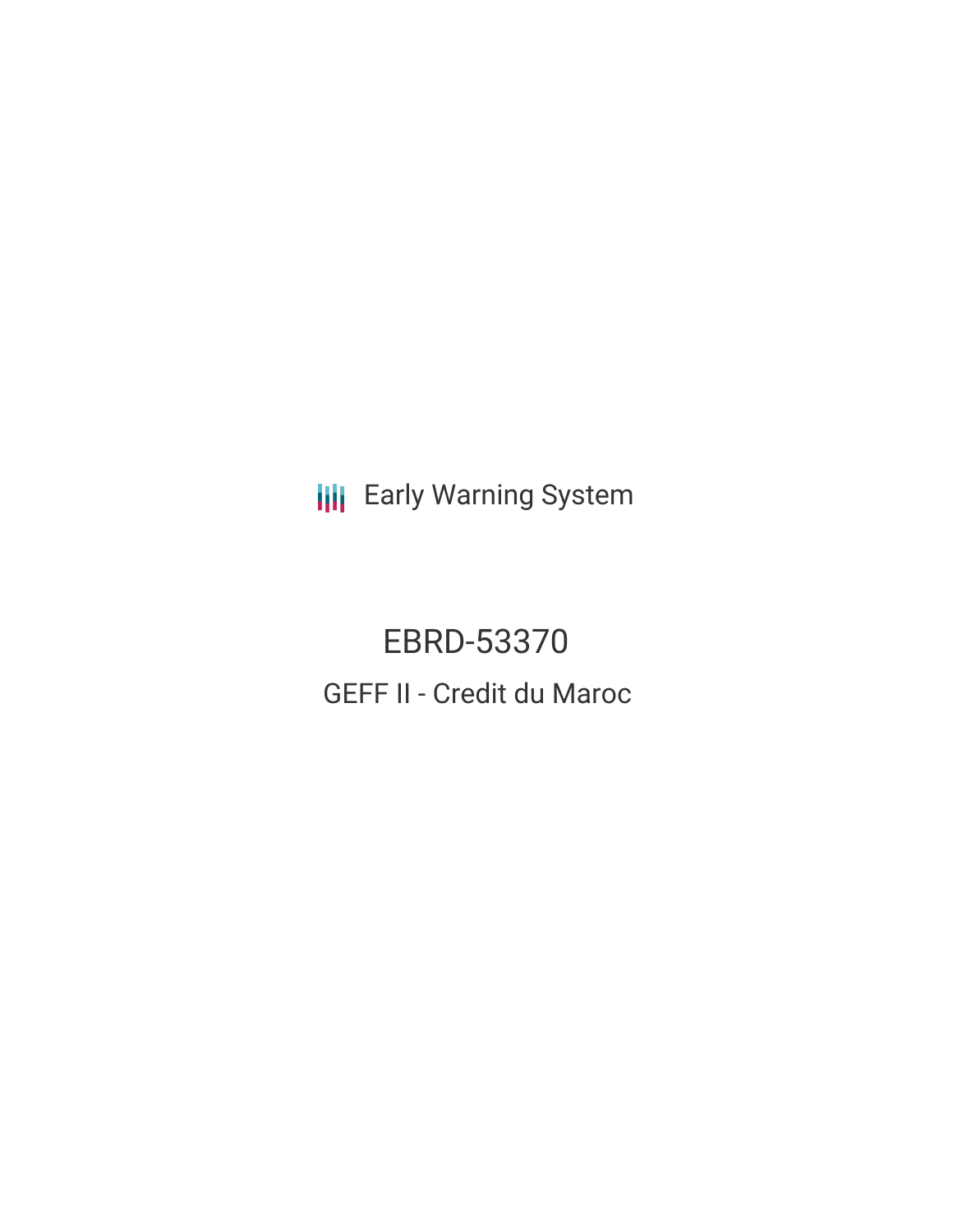

# **Quick Facts**

| <b>Countries</b>               | Morocco                                                 |
|--------------------------------|---------------------------------------------------------|
| <b>Financial Institutions</b>  | European Bank for Reconstruction and Development (EBRD) |
| <b>Status</b>                  | Approved                                                |
| <b>Bank Risk Rating</b>        | FI                                                      |
| <b>Voting Date</b>             | 2022-02-08                                              |
| <b>Borrower</b>                | Credit du Maroc                                         |
| <b>Sectors</b>                 | Finance, Technical Cooperation                          |
| <b>Investment Amount (USD)</b> | $$21.41$ million                                        |
| <b>Project Cost (USD)</b>      | $$28.55$ million                                        |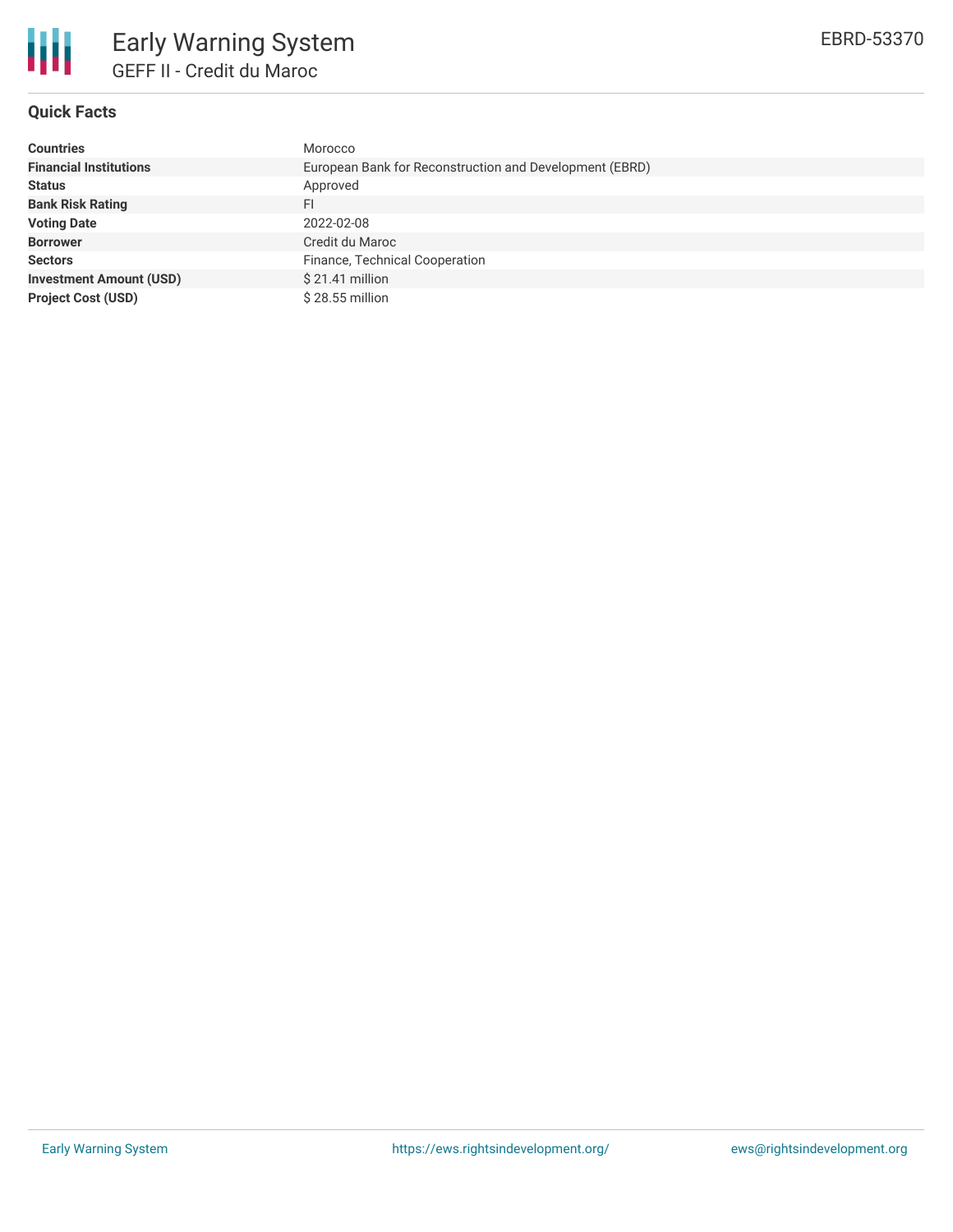

### **Project Description**

According to bank provided information, the investment involves the provision of up to EUR 25 million unsecured loan under the GCF GEFF Regional- Morocco II framework to Credit du Maroc (CdM), of which up to EUR 18,750,000 equivalent in MAD to be provided by EBRD and up to EUR 6,250,000 by the Green Climate Fund ("GCF") under the GCF-Green Economy Financing Facility ("GEFF") Regional Framework. The proceeds of the GCF GEFF loan will be on-lent to private companies to finance Green Economy investments in climate change mitigation and adaptation technologies.

The project will facilitate a green economy in Morocco by on lending to individuals and private sector sub-borrowers to implement green investments in energy efficiency, renewable energy and climate resilience measures.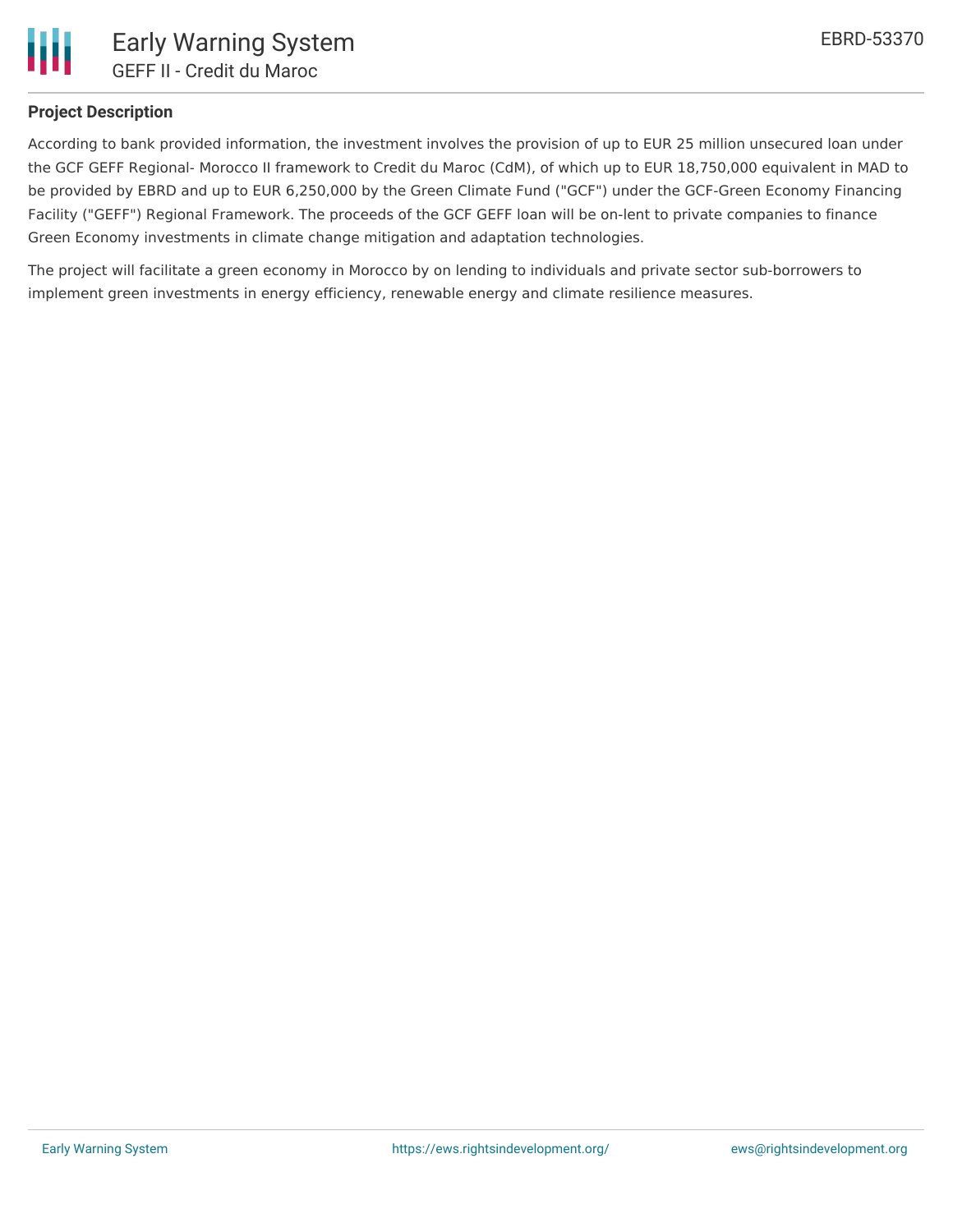## **Investment Description**

European Bank for Reconstruction and Development (EBRD)

### **Financial Intermediary**

Financial Intermediary: A commercial bank or financial institution that receives funds from a development bank. A financial intermediary then lends these funds to their clients (private actors) in the form of loans, bonds, guarantees and equity shares. Financial intermediaries include insurance, pension and equity funds. The direct financial relationship is between the development bank and the financial intermediary.

Credit du [Maroc](file:///actor/7613/) (Financial Intermediary)